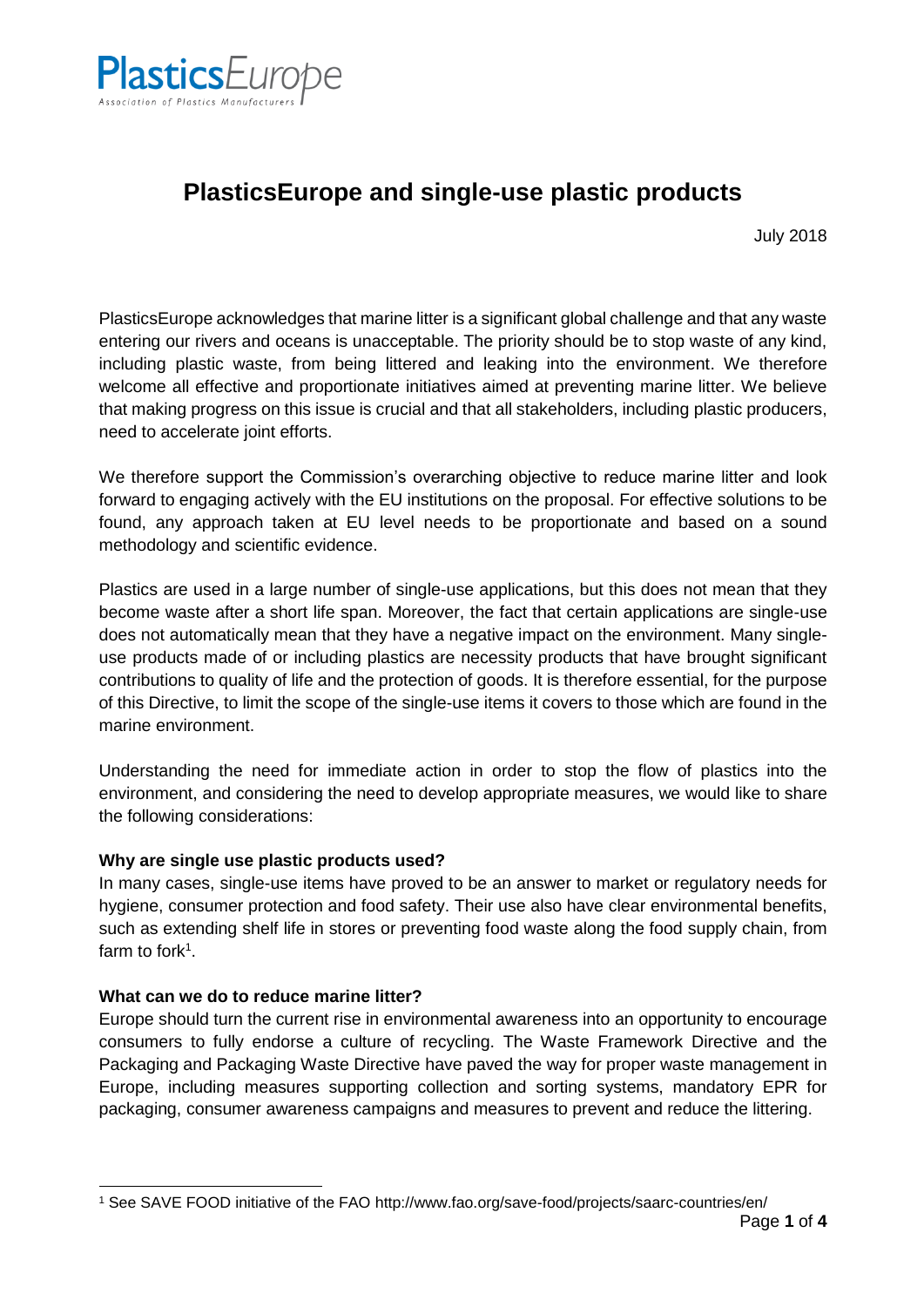

# **What is the impact of an alternative?**

The Commission's impact assessment appears to be based on a sweeping assumption that a non-plastic waste in the marine environment is better than plastic. While it is true that plastic products, when littered, can take a long time before they degrade, it is important to determine, using a life cycle approach, which alternative has the lowest impact on the environment overall. Littering behaviour and improper waste management is independent of material type. Efforts should be put on ensuring full implementation of existing rules and new policies should ensure that no waste, plastic or otherwise, ends up having a negative impact on the environment. If alternatives are considered the decision needs to be based on full life cycle analysis.

# **Clear definitions are essential –**

The scope of the current proposal is not clear and would catch numerous products that are highly resource efficient and not part of the items most found in the marine environment. Furthermore, the proposed definitions and product categories covered will create significant problems in the practical implementation of the proposal. Their vagueness could lead to a fragmentation of the internal market. We believe that the definitions of items must be clarified, their impact clearly understood and based on the findings of the studies on the most littered items found on beaches referred to in the Impact Assessment.

## **Our commitment –**

PlasticsEurope reaffirms the voluntary commitment<sup>2</sup> it had already announced when the EU Plastics Strategy was issued earlier this year. Plastic raw material producers are determined to tackle marine littering and the overall waste issue in collaboration with the relevant stakeholders – plastic is not the issue, but waste certainly is.

https://www.plasticseurope.org/application/files/5115/1966/5994/PlasticsEurope -

<sup>-</sup><sup>2</sup> The Plastics 2030 voluntary commitment focuses on increasing re-use and recycling, preventing plastics leakage into the environment, and accelerating resource efficiency. See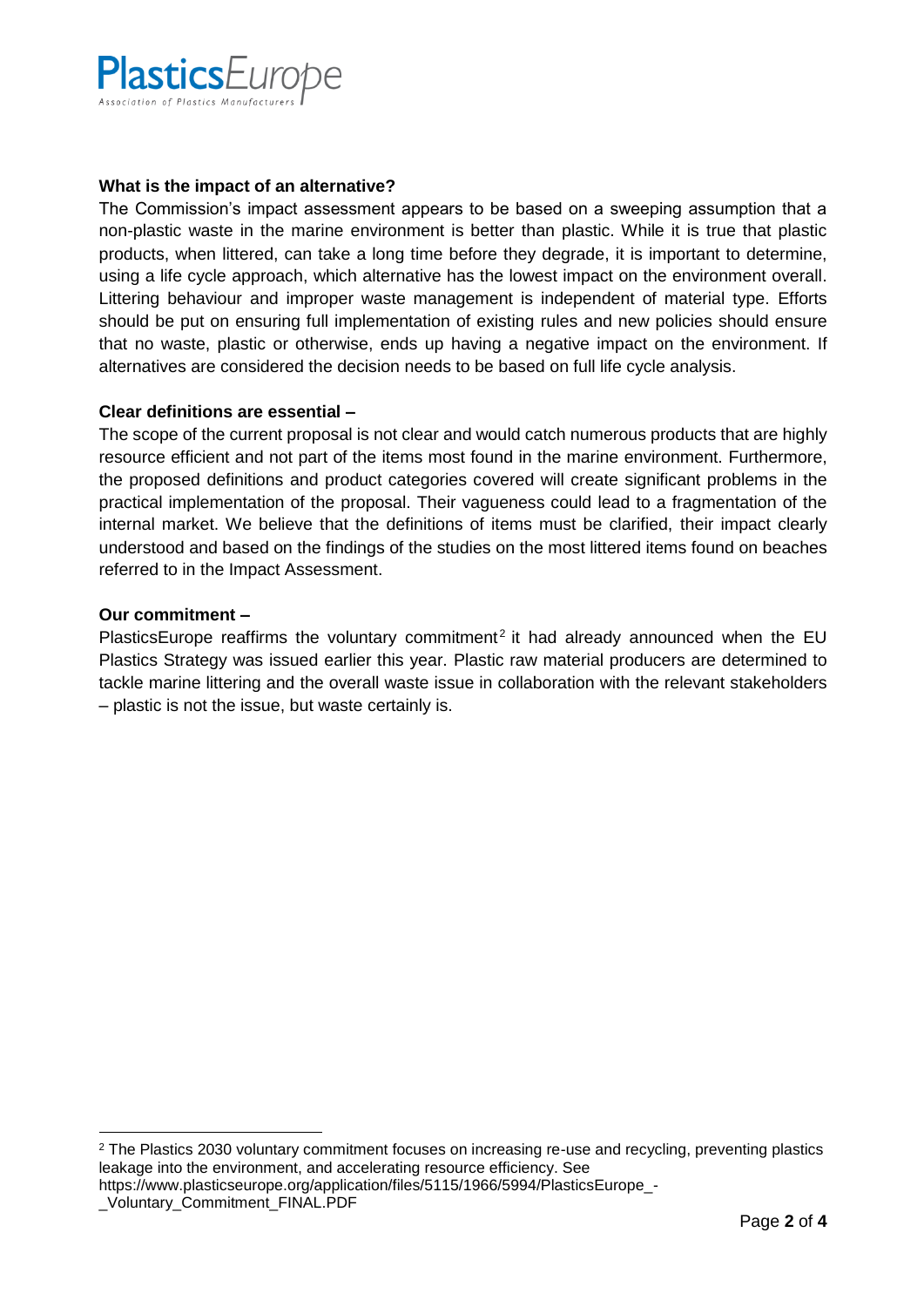

# **Annex – our views on specific aspects of the proposal**

## **1. Clear definitions should be adopted for effective solutions to be found**

Terms defined in the proposal should be clarified to ensure consistency with the environmental acquis, international standards and to avoid including items which are not linked to marine litter. For example, the current definition of 'single use plastics' and the annexes cover items which are single use in order to meet the highest hygiene requirements as is needed for contact lenses or packaging for fresh meat, for example.

#### **Recommendation**

Clarify definitions in order to ensure implementation and enforcement at national level and safeguard the internal market.

For the purpose of this Directive:

- ''Single use' should be defined by stating what 'single use' is rather than by what it is not
- 'plastic products' should cover products which are mainly composed of plastic
- 'Packets and wrappers' should be defined in order to cover those categories identified in the JRC report and supporting evidence
- 'Food containers' should be defined in a way which would avoid the unintended inclusion of packaging used to extend shelf-life.

# **2. Policy coherence should be ensured**

The Directive should be complementary to the revised Waste Framework Directive, Packaging and Packaging Waste Directive and the Plastics Strategy and should neither duplicate nor potentially create incoherencies with the existing environmental acquis<sup>3</sup>. This could lead to confusion and potential delays in the implementation of measures outlined in the waste package until final adoption of the Directive on Single use plastics.

Furthermore, in order to be consistent with JRC reports and studies used as a basis for the Directive, prioritisation is essential in order to get quick results.

#### **Recommendation**

-

Clarify under Article 2 on the Scope, that the Directive is limited to addressing the impact of the top ten items found in the environment.

# **3. Measures should be proportionate**

The revised Waste Framework Directive identifies poor waste management practices and infrastructure, inappropriate consumer littering behaviour and the lack of public awareness as the

<sup>3</sup>This includes among others: Marine and Water legislation which all include requirements on marine litter (Marine Framework Directive, Urban Waste Water Treatment Directive, and Port Reception Facilities Directive currently under revision).